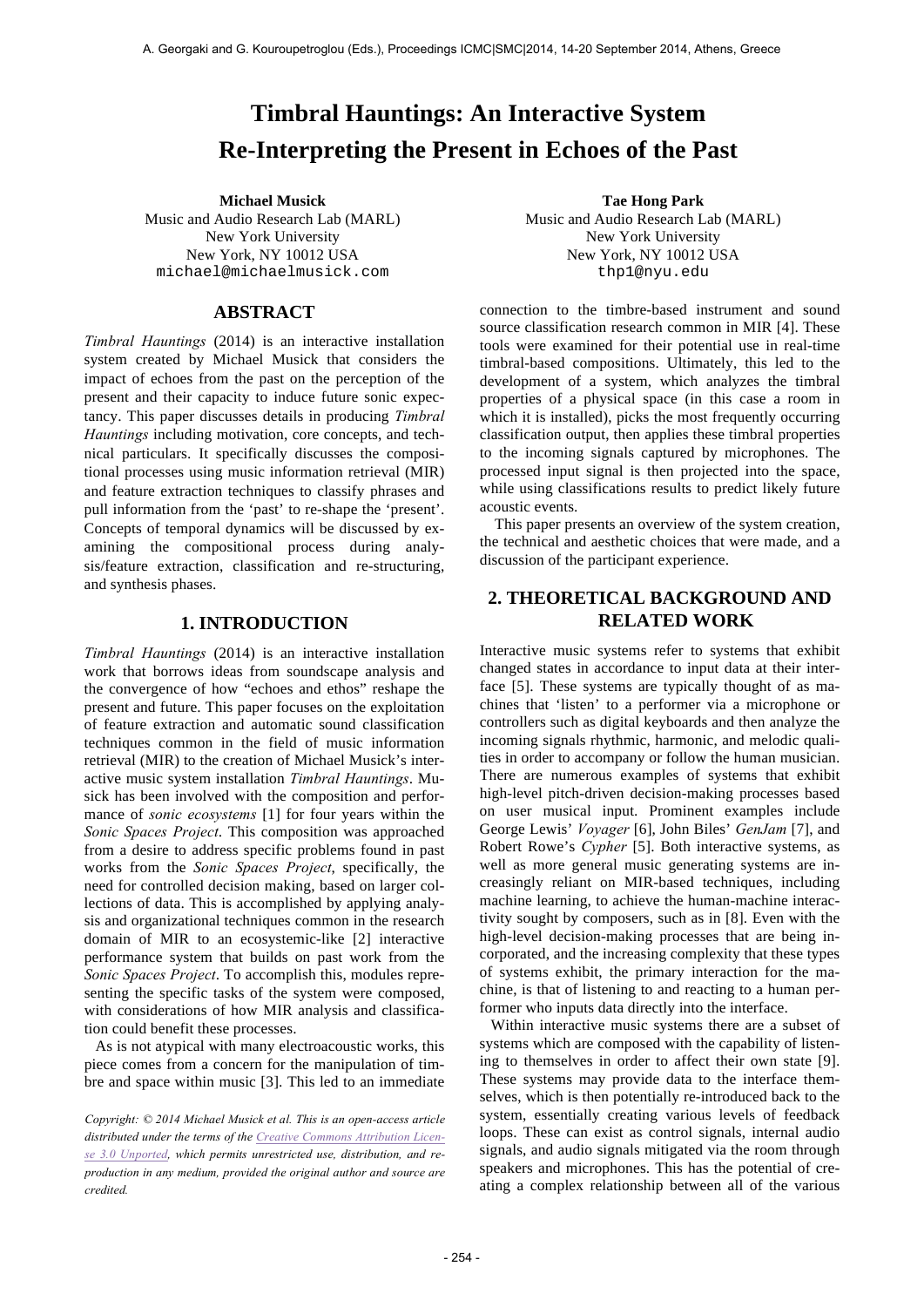components and agents within an interactive system, whereby changes in any one may cause global system changes. In the case that the interface a physical room where the system is installed, participants and external agents that enter the space, equally become part of this complex relationship between all parts. This interplay between technology, physical space, and external participants/community is one of the defining characteristics of ecosystemic compositions [10]–[12].

This project's focus on the ecosystemtic compositional domain with an emphasis on timbre and interactive performance concepts was significantly influenced by the work of Agostino Di Scipio. Di Scipio's *Audible Ecosystemics* project [5] as well as other works from his later *Modes of Interference* [13] project have been especially influential in part due to the notion of creating music emergent from the complex relationships between all of the agents within these systems. Di Scipio's system compositions are able to achieve this emergent quality by his explicit shift away from "creating wanted sounds via interactive means, towards creating wanted interactions having audible traces" [2]. In a sense, he creates systems where the compositional focus is on the relationships and possible interactions between the various components of the 'ecosystem'. This idea has been an important metaphor in the *Sonic Spaces Project<sup>1</sup>*, just as it has had an important role in influencing the work of others including [14].

The goal for the composition of *Timbral Hauntings* and the study around it has been to apply analysis and decision making techniques from MIR to individual agents within the *Sonic Spaces Project*. This project also came from a desire of exploring potential creative application around the data available from and the infrastructure of the *Citygram* project, which can be used to stream soundscape feature vectors through its cyber-physical sensor network. A complete explanation of the *Citygram* project, including goals, technologies, musical applications, and infrastructure can be found in [15]–[18]. Future iterations of *Timbral Hauntings* that leverage the Citygram infrastructure are currently being developed. This will ultimately lead to the inclusion of multiple physical spaces each hosting its own sonic ecosystems, where each system is fully interconnected and reliant upon each other.

#### **3. APPROACH**

The basic approach for the development of *Timbral Hauntings* was to identify an appropriate programming environment, the various timbre features that could be used to drive the sonic re-interpretation of the present, a way of classifying and "picking" the feature sets that would accomplish this, and then fine-tuning the system to optimize performance for specific tasks. Although a significant amount of preliminary planning was involved, as the project quickly grew, it diverged away from this original formalization.

 $\overline{a}$ 

#### **3.1 Program Modules**

It was clear from the beginning that this piece would require three major sections.

- 1. Data Acquisition and Feature Extraction
- 2. Machine Learning and Classification
- 3. Sound Processing and Performance

This model closely follows the ideas laid out by Blackwell and Young [19] and built on by Bown et al. [20] in which they propose to work within a *PfQ* modular composition system for the direct development of interactive systems, such as this one, that leverage extensive analysis techniques. In this framework, *P* are the analysis modules, *f* pattern processing (in this case classification and hierarchical organization), and *Q* modules for the sound synthesis (or digital signal processing of sound in this case). *Q,* the final module constitutes the main part of the ecosystem, as it is here that the agents must use the data acquired form *P* and *f* to create a self-regulating, interconnected sonic ecosystem.

Within each of these components, separate processes were developed to handle the specifics of the task. Conceptually speaking, to design these sections, the decision was made to work backwards in order to determine what features and/or control signals were needed to produce the desired interactions for the sounding agents in the final *Q* stage. The next part of this paper discusses the desired interactions in the *Q* section, followed by what was conceived of for *P* and *f* in order to facilitate these interactions. Following this conceptualization, the system modules were built in tandem to ensure the data that was being passed around would work the way it was intended.

#### *3.1.1 Signal Processing - ( Q, The Final Stage )*

One of the main driving ideas was the creation of a system where interactions of the sounding agents heavily utilized the information of the past to reshape the present and predict the future. The resulting music that emerges from the system is then always directly tied to the echoes, events, and happenings of the past. The qualities of the past are thereby embedded in the nature of agents as they are created within the system to interact with the sonic energy present in the room.

The major challenges for this problem included: (1) determining how to extract meaningful features that would allow the system to choose a frequently occurring past event and (2) how to embed these features into agents to transform the current audio events in the space. The transformations that were explored included filtering and shifting of current "live" sonic events through the application of past sonic event characteristics represented by extracted features. This project also worked to explore ways the system could try and predict the next sounding events in the space by utilizing frequently occurring phrases that would be the 'same' sonic event likely produced in the future.

In addition to testing and prototyping the features that could be used as timbral re-interpreters, a need to obtain control signals that could be used for the further re-

<sup>1</sup> For more about the *Sonic Spaces Project* please visit: http://michaelmusick.com/category/the-sonic-spaces-project/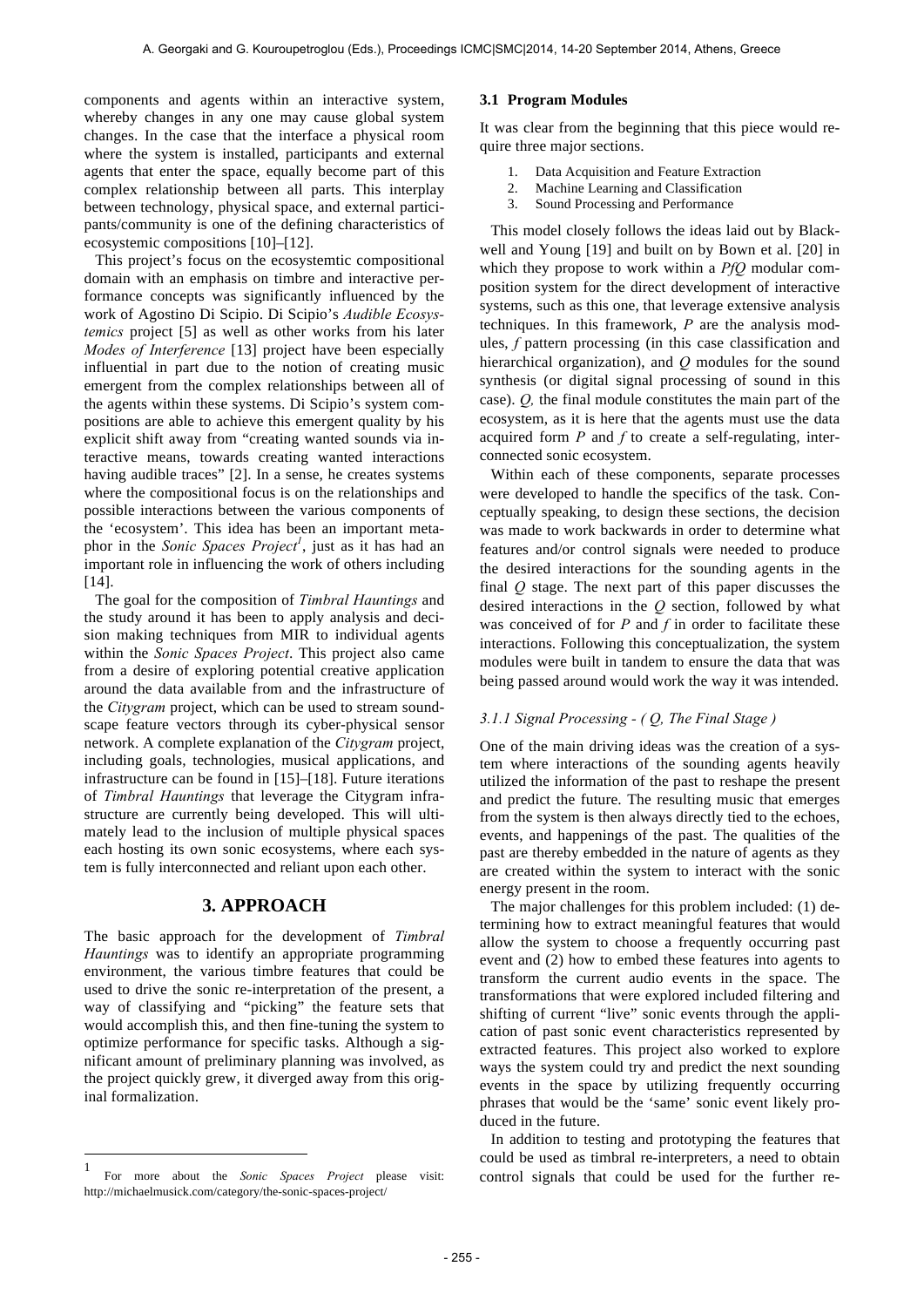interpreting of current audio events was also found. Specifically, determining a control signal that could be used to alter the temporal speed and direction of the timbre events. Finally, from the identified interaction goals it was known that a control signal needed to be found that could be used to efficiently evaluate moments of the present against near-matches of the past.

### *3.1.2 Analysis and Feature Extraction - ( P )*

After determining a need for both timbral and gestural features for the synthesis stage, the project focused on outlining possible ways of extracting this data. The problems that had to be solved in the analysis section included: (1) finding suitable features to describe the timbral and gestural properties of audio events and (2) implementing ways to extract and store those features in a realtime process for later use. Ultimately, as will be discussed below, it was determined that the identification of timbre classes and the application of those timbre classes' characteristics through a filter would need to be handled by separate signal processing techniques.

It became clear that a secondary decision-based feature set, describing the past, was also needed to provide further control variables for agents in the *Q* module. The decision to pursue the analysis of gesture came from research in the area of music theory that uses common gestural motifs to help analyze moments in classical music compositions [21]. This was the inspiration for trying to represent and classify frequently occurring gestures.

#### *3.1.3 Decision Making and Classification - ( f )*

After determining the features that would yield the necessary control signals and feature sets for the *Q* stage, a final step to consider was to explore an appropriate algorithm for classification that could choose which feature sets to pass to agents at their time of creation in the *Q* stage. Multiple means of machine learning approaches were thus considered. However, the aesthetic goals of this piece were to create a system, which could be used for public installations or with improvising ensembles. The nature of the typical sonic events of either would be difficult to "know" prior to performance. Additionally, this piece is concerned with allowing for any events in a space to be considered as a potentially valid historical sonic event that could affect future agents and interactions. This eliminates most techniques, because supervised machine learning algorithms require labeled training data prior to deployment. Therefore it seemed obvious that unsupervised, real-time learning techniques would be more appropriate for providing this flexibility.

#### **3.2 Environment**

The *Sonic Spaces Project,* and as such, *Timbral Hauntings* are live systems that are intended to be installed in spaces where external agents and participants can interact with, and listen to the compositions as they emerge and fill a room. Much of the work involving MIR has utilized offline approaches to analysis, training, and modeling using tools such as MATLAB and Python. Un-

fortunately, it is difficult to do real-time audio in MATLAB, which has been a standard for MIR research [22], especially when using it on the OS X platform. Although the MATLAB environment was used for early prototyping of feature extraction techniques and composition of potential interactions, this composition was moved to SuperCollider in order to facilitate real-time interaction. This programming environment allows for real-time audio processing, and is well equipped to handle the types of analysis and processing that were under consideration for the project.

Much of the *Sonic Spaces Project's* work, including system implementation has been accomplished in the SuperCollider environment. SuperCollider allows for considerable amounts of flexibility in coding practice and it is a very efficient audio processing and synthesis environment. For custom algorithms that are unavailable in SuperCollider, it is not exceedingly difficult to implement in native C++. It is a proven client for using machine listening applications and includes a growing base of researchers writing third party unit generators (UGens) and also using SuperCollider's analysis and MIR capabilities for composition purposes [23].

Ultimately, the final implementation in SuperCollider utilized external machine listening and MIR libraries. However, the development and testing process included working between MATLAB and SuperCollider in order to continue prototyping interactions for each stage of the system and to insure complete understanding of how each analysis algorithm was being put to use.

#### **3.3 Deployment Tweaking and Testing**

The plan for this system was to build each module up piece by piece, ensuring that communication between the modules was considered throughout the development process. The system was to be built by verifying ideas and techniques through a combination of work in MATLAB and SuperCollider. This way, implementations of MIR specific techniques could be explored to ensure understanding of the expected outcomes before using the equivalent functions in SuperCollider.

# **4. APPLIED TO A SYSTEM**

This section discusses the implementation of the system and more fully explores the development flow of the composition. It also gives specifics as to how the system works, and how compositional choices were made. Note that even though the system was not developed sequentially from start to finish but was rather conceptualized backwards, the presentation of various components will be described and detailed here in the order that it is represented within the computer code.

#### **4.1 Initial Considerations**

In order to consider the entire physical space as the interface for a system, it is important to provide a sufficient number of audio inputs to cover the space. This is especially important when trying to capture the spatial timbral characteristics. The compositional focus in this project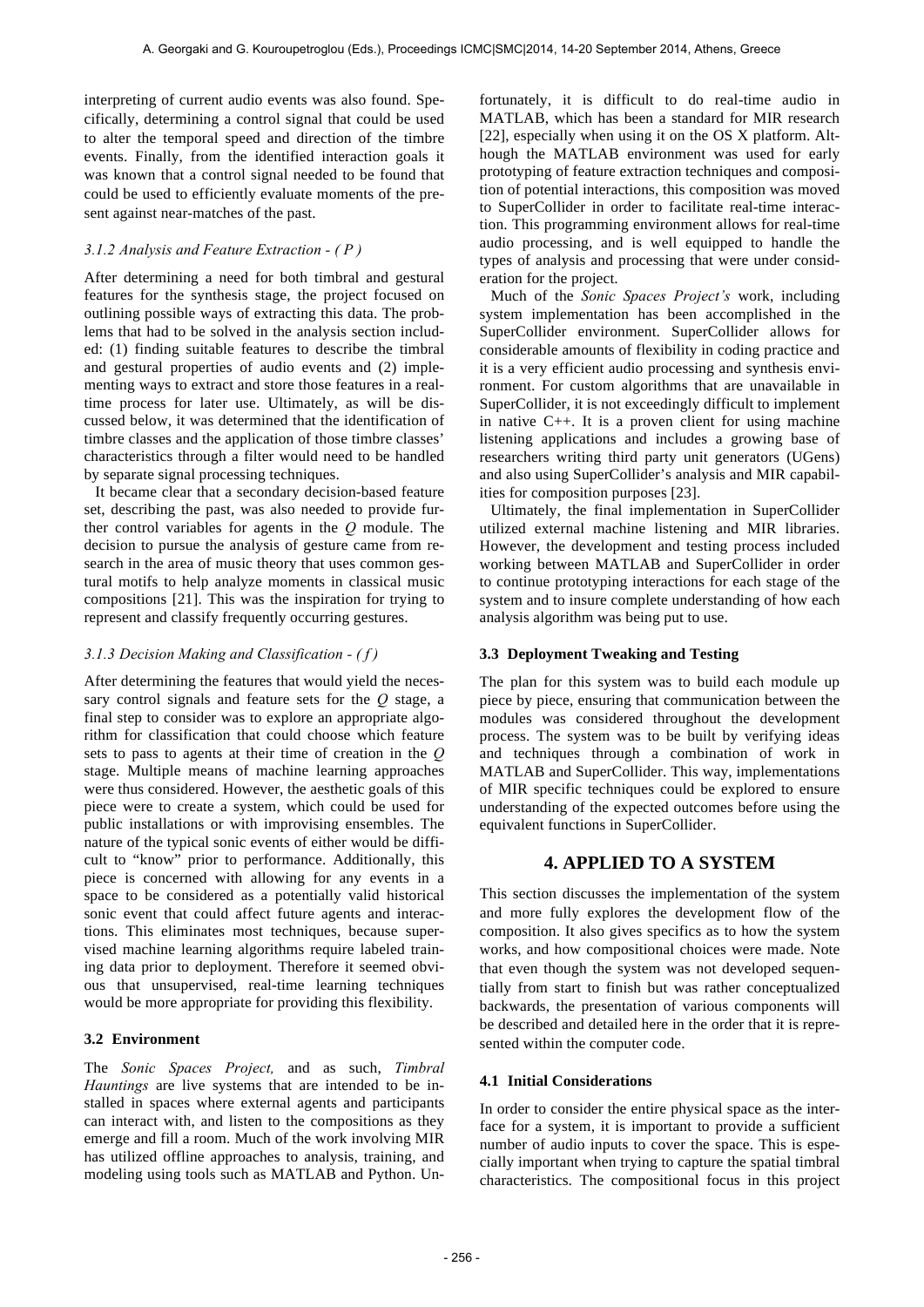was not on instrument-specific timbre but rather on the collective timbre of physical spaces. For this reason, except during stage *Q*, all feature extraction stages take a mix of an array of microphones covering the space. During the initial stages of development as well as early presentations of the work, all of the spaces where the *Timbral Hauntings* system has been installed have been relatively confined; therefore two microphones are currently used. The number of microphones is flexible, and for installation of the system in larger spaces, more microphones can easily be incorporated.

One key aspect of MIR is to develop and select appropriate low-level acoustic descriptors as a way of improving results – a classic garbage-in-garbage-out (GIGO) system. This concept has been applied at every stage of the signal processing chain and is one of the reasons for utilizing high-quality hardware and transducers. Of the highest importance is the use of high-quality microphones, at least in regards to the *Sonic Spaces Project*. Consequently feature sets, when used for analysis or other digital signal processing applications, tend to produce more robust results when using these high-quality input signals.

#### **4.2 Development of the Timbral Analysis and Classification System**

The system starts by taking in the mixed audio signal from the room's microphone array. This signal is then routed to various components that require audio input for analysis. In order to classify the room's various timbre events, Mel-Frequency Cepstrum Coefficients (MFCC's) [24] were used. MFCC's have found wide use for automatic musical instrument recognition and have been found to robustly reflect timbre in general. For this project, a DFT with a hann window size of 1024 samples, hop size of 50%, and sampling rate of 44.1kHz proved to provide acceptable results when prototyping the system in MATLAB. These parameters did not change after evaluating and testing other parametric values in the final SuperCollider implementation. In SuperCollider, the frames from the DFT are passed to the MFCC *UGen*. For the current implementation, it has been found that using 13 MFCCs resulted in efficient classification results. The MFCC UGen returns a control rate signal, which is then passed through a one-second long moving averaging filter, which serves to remove high-frequency irregularities caused and creates a feature signal that appropriately describes the room's timbral characteristics. This resulting control rate signal from this MFCC *SynthDef* is then passed to the classification *SynthDef*.

In order to do classification of salient acoustic events, a frequency-domain based onset detector was used for acoustic event detection [25]. This onset detector allows for the filtering of novel acoustic events, which are then passed through, a frequency-bin based whitening process [26] before threshold-based triggering occurs. For the type of input expected in this system, a weighted phase detection algorithm worked well in tracking both changes in amplitude, pitch, and novel sound sources. The trigger threshold was also assigned to an adaptive process, which

scaled the threshold down, over the course of 16 seconds, after a new timbre classification occurs. (This is a user tunable parameter, and different values work better in different spaces.) This was found to limit re-triggering of a single sonic event.

When an event is identified from the onset detection UGen, a trigger is passed to the classifier UGen causing it to analyze the extracted features. As mentioned above, an unsupervised learning algorithm was determined to provide the desired flexibility for this project. For this reason, a real-time k-means clustering algorithm was implemented for the classifier [27]. This classifier works by re-computing the *k centroids* every time a new acoustic event is detected. It was found that determining the optimal number of *k* to use is still an active area of research lacking common practices [28]. For that reason, multiple *k* values were auditioned. Currently, six seems to provide a suitable solution, although this too is a user adjustable parameter where varying values may produce more appropriate results depending on the characteristics of the installation space. Originally, the number for centroids was determined and equal to the number of expected timbres. However, it was found that choosing a number slightly larger than the expected number of timbres results in better accuracy for the system.



**Figure 1.** Relative MFCC Coefficient output for a whistle. These values are passed to the K-Means classifier as an array of floats.

Other options considered during initial prototyping in MATLAB, included; Linear Predicative Coding (LPC) coefficients, and single value spectral measures, such as spectral centroid and spectral flatness. MFCCs seemed to provide a large enough feature set to create acceptable results with minimum samples in the k-means algorithm. Figure 1, shows a typical k-means representation of a whistle; these 13 coefficients are then passed to the classifier as an array of floating point numbers. Alternative machine learning approaches have also been considered. However, as mentioned earlier, a willingness to accept all possible sonic events is important to the theoretical goals of this piece. Therefore, machine-learning techniques that require pre-labeled, supervised training data were not an option.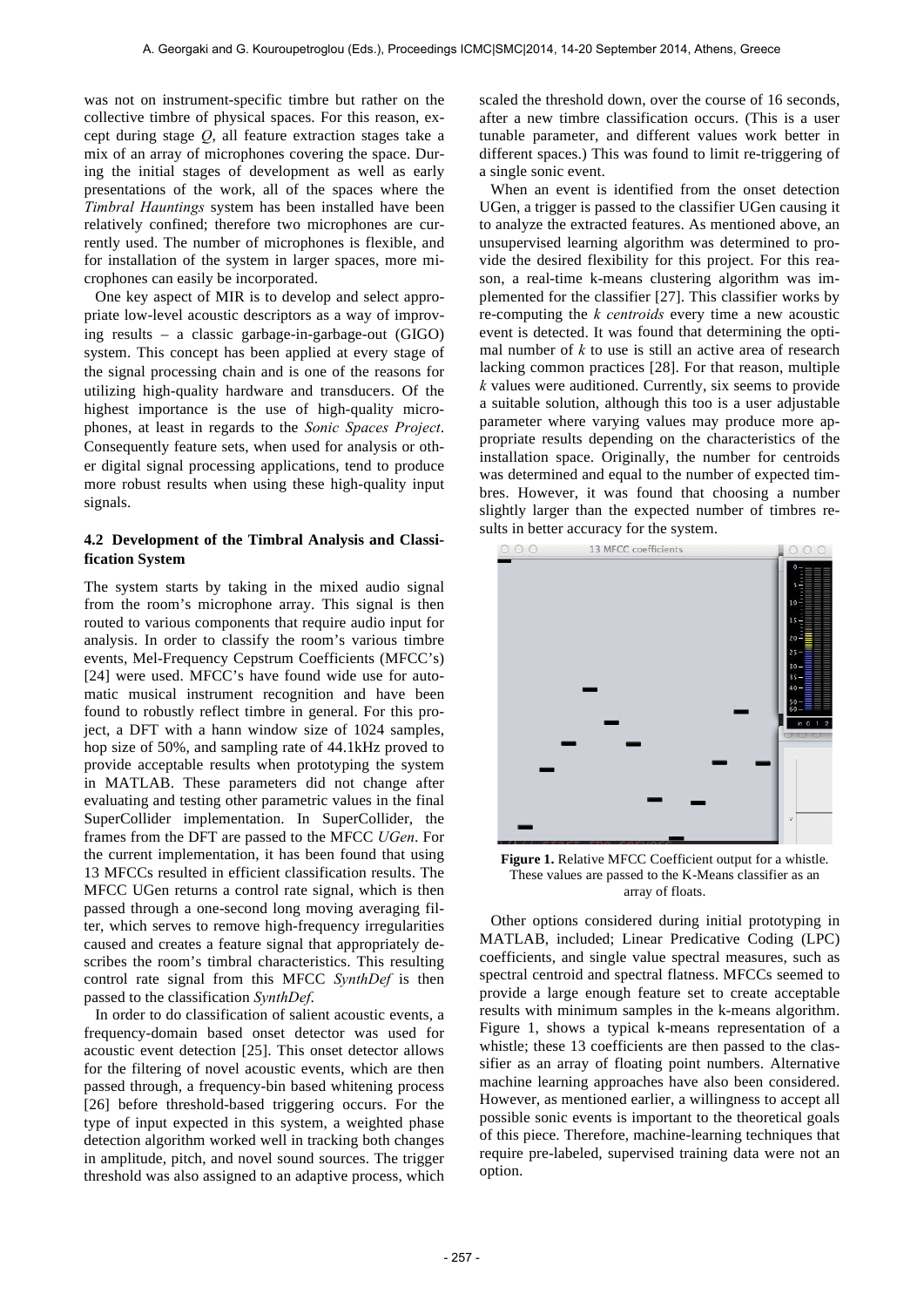#### **4.3 Development of Gesture Feature Extraction**

During prototyping, the resulting audio from the *Q* module did exhibit convincing characteristics of the analyzed audio. However, the resulting sonic material was too similar to the original acoustic events, and more abstraction in the composed interactions seemed necessary. For this reason, it was decided to explore the use of additional control signals that could be embedded within each of the agents, along with the timbre characteristic descriptors in the *Q* module. This focused on the identification of temporal gesture features extracted from audio as a way of further transforming the end result. Fundamental frequency estimations from the identified timbre class were originally considered. However, it was decided that this parameter should be a separate descriptor of past spatial sonic events that are not necessarily the same as the timbre classifications. This provided a decoupling from the timbre features used, as they were being applied to the synthesis module, resulting in a more interesting interaction on the part of the agents.

The motivation for exploring gestures came from a music theory study on using gestures of pitches to describe common anticipations in classical era compositions [21]. This led to another discussion in the same source, which examined the mechanics of gesture as they relate to human physical motion and how motion changes gradually, "ramping in and out of the motion." To track changes in musical gesture, the system computes the first derivate of an autocorrelation-based fundamental frequency estimator. The pitch detector was limited to frequencies between 80 and 3 kHz and also requires a minimum amplitude threshold of 0.01 Root-Mean-Squared (RMS) as well as a minimum peak threshold, which helps eliminate octave errors.

To normalize these features to a linear scale they are converted to MIDI note numbers, which in SuperCollider are represented as floating point numbers, and not limited to integer representations. These values are then passed through a moving average filter of 512 samples. Finally, the slope between these floating-point MIDI values is measured. Figure 2 shows an output signal captured by this process. These events are recorded, and after the classifier chooses a class, the most recent event, which matches the most frequently occurring class, is passed to the *Q* module where it is embedded in the newest agent as a control signal.

In order to classify these events, it was necessary to reduce feature dimensions to a manageable size to an approximately 6-18 feature size range, which matches the size range used for MFCC classification. This is accomplished by passing the signal through a curve-fitting algorithm and using the computed coefficients (except for the intercept value) as the features to describe an acoustic event. No such solution exists in SuperCollider at this moment, and attempts to create a non-optimized process through SuperCollider's client language severely slowed down system performance. A solution that was developed entailed sending gesture signals to Python via a Unix terminal process. This allows access to Python's *Numpy polyfit* method, and the unloading of processing from SuperCollider: after Python has computed the result, the



**Figure 2.** A 3" gesture generated from rotating tingsha bells.

coefficients are returned to SuperCollider. The output of the Python process is shown in Figure 3. These features are then passed to a separate classifier, which classifies and eventually chooses a gesture class.

#### **4.4 Choosing A Class**

The classifiers initially need to be self-trained with a user-defined number of samples. Once a training count



**Figure 3.** Visualizing a 10-degree polynomial best-fit curve produced by Python for a gesture event.

threshold is passed, the classifiers outputs a class based on the computed k-centroid values for each feature sample passed in. The classifiers track the most frequently occurring feature classification by employing a simple array count, equating to an indexed slot for each potential class ID. Once the classifiers registers a critical number of samples, they choose the most frequently occurring class by picking the index of each array with the highest count.

Once a "most frequent" class is chosen, the classifiers reset their counts to 0. However, the system keeps their historical training data for future classification decisions. This allows for changes in the timbral events that may occur in the installation space while considering historical data as an ever-present factor, and takes into consideration the system's own output to the space as a potential source of influence.

When a class is chosen the system selects a recent, corresponding audio recording for the timbre feature set and a control rate recording for the gesture feature set. These recordings are then transferred from short-term storage over into new, local-private buffers, which are then handed over to the *Q* module, where they are assigned to a newly created agent, along with pointers to the feature extraction control signals from *P*. The short-term class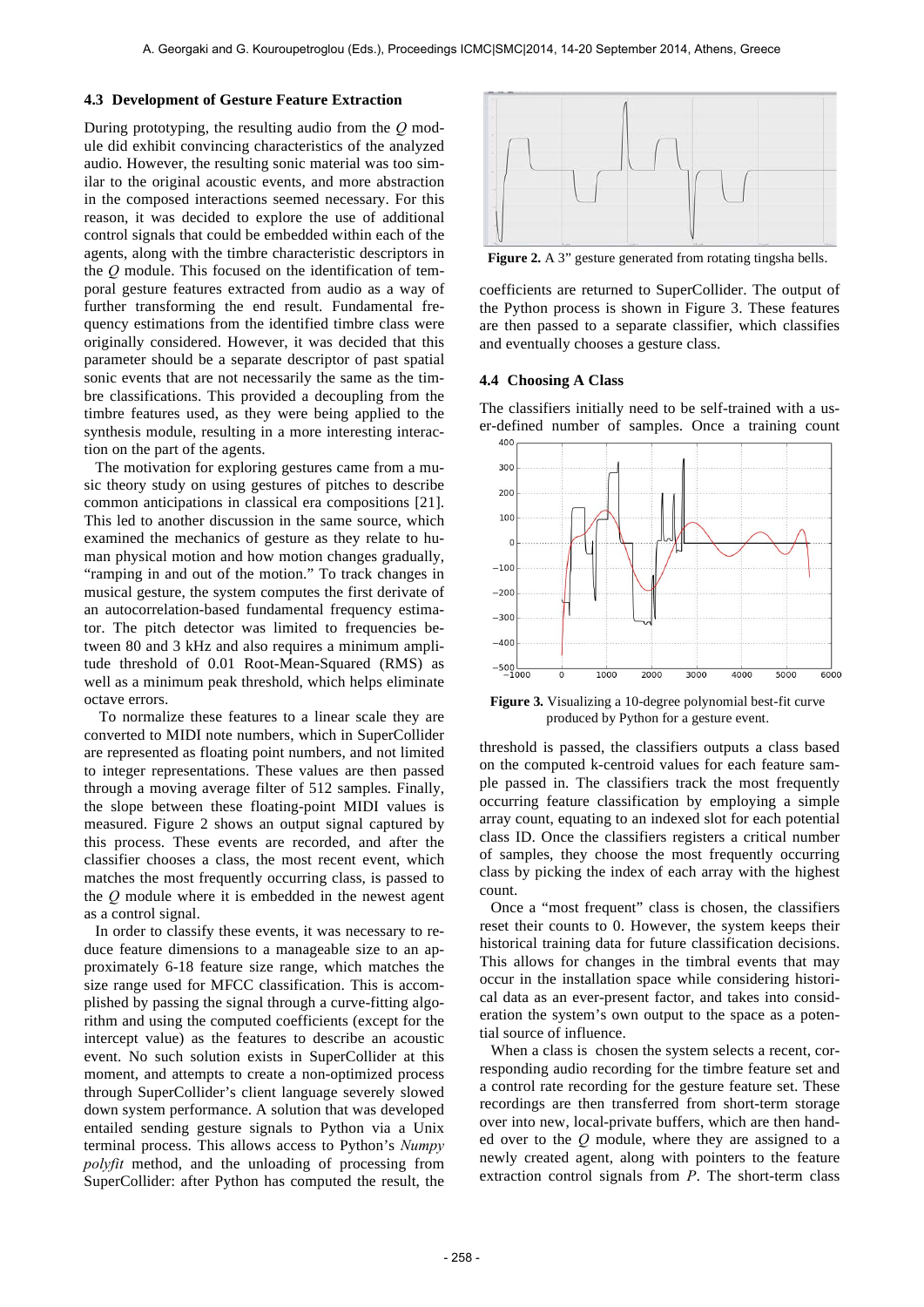

**Figure 4.** *P* and *f* flow diagram. After the classifiers make a decision, they send the candidate buffers to the new agent in *Q,* along with the feature extraction control signals.

audio and control recording buffers are also reset at this point, along with the entirety of the classification module. Figure 4 shows an overview of the *P* and *f* process, including the feature extraction, temporary recording buffers, and classifiers.

#### **4.5** *Q* **Module**

The *Q* module is where new agents are created and also embedded with "characteristics" of the past. These agents are embedded with the identified "most-frequent" feature sets, which are used to:

- 1. Process current live signals occurring in the space.
- 2. Identify likely "future" events for playback, effectively predicting the "future."

The MFCC's were originally going to be used as a way of obtaining filter coefficients for the re-interpretation of live audio by agents. However, the Linear Predictive Coding (LPC) technique was far more suited for this task. The LPC algorithm effectively produces filter coefficients that can be used for resonant filters [29], which reflect the a signal's spectrum. Typical applications of this technique have been to separate a signal's spectrum from its excitation function, which offers a composer the ability to change parameters of the signal independently and then resynthesize the altered signal (e.g. Paul Lansky's *Idle Chatter*). For the purposes of this system, the LPC technique is used solely as a way of analyzing past spectra and shaping the spectra of new audio events.

Full audio recordings are captured and stored for potential use in this module during the classification process. Recordings can be up to 16-seconds in length if no other event triggers first. This 16-second long recording is then truncated to remove any silence, and only the portion of the signal containing active audio is passed to the agents in the *Q* module. This signal is then run through the LPC analyzer/filter (from this point forward, this signal will be referred to as the *analysis signal*).

By storing complete audio signals, the *Q* module can optimally process them prior to routing through the LPC UGen. This module does a number of processes in order to increase the "richness" of interactions. Chief among them is to alter the playback speed of the analysis signal. This is accomplished with the gesture feature that is also passed to the module. The gesture signal is slowed down

by 25% of the original speed and then used as a scalar for the playback speed argument of the analysis signal. This gives the playback speed argument speed profiles, which have been derived from the historical events of the installation space. The playback speed is normalized to a floating-point number between  $\pm 2.0$  times the original speed, with negative values causing a reverse playback to occur.

The analysis signal is then run through a low pass filter with a cutoff of 8 kHz. Traditionally, LPC synthesis has been found to produce optimal acoustic results at lower sampling rates as it was developed to model speech spectra. Unfortunately, this system requires a sampling rate that is 44.1 kHz or higher. Dampening high frequency components has been used as form of compromise to achieve effective results. Subjectively, during prototyping, this process did allow for clearer results to occur when using the analysis signal to drive impulse trains running through the filter.

Next, the analysis signal is passed through a pitch shifting UGen, which uses a synchronous granular synthesis algorithm. The shift factor for this UGen is inversely proportional to the timescale of the playback, compensating for *some* of the pitch shifting effects caused during that process. However, at the outer edges this scaling does breakdown, which serves as an effect in itself.

Finally, the analysis signal's values are extracted before compression and normalization occur. When the uncompressed signal is above a tunable RMS threshold, the compressed signal is allowed to pass, otherwise it is gated. This allows for a stronger signal to be passed to the LPC module while suppressing background noise.

This is the final form of the analysis signal before it is routed to the LPC UGen. The LPC UGen then computes 128 poles, operating with a 512 sample, double buffer to handle the changing of filter coefficients. The input signal that is passed through the filter is delayed by 2 seconds from the original input in the room. This signal does not go through a true whitening process, as is suggested for LPC impulse signals, but is subjected to multiple stages of resonating comb filters and an all-pole reverb algorithm, which serve to broaden the spectrum with frequencies from the signal itself. When passed through the LPC filter, this signal is given characteristics of previous "frequent" occurring sonic events that have occurred in the system.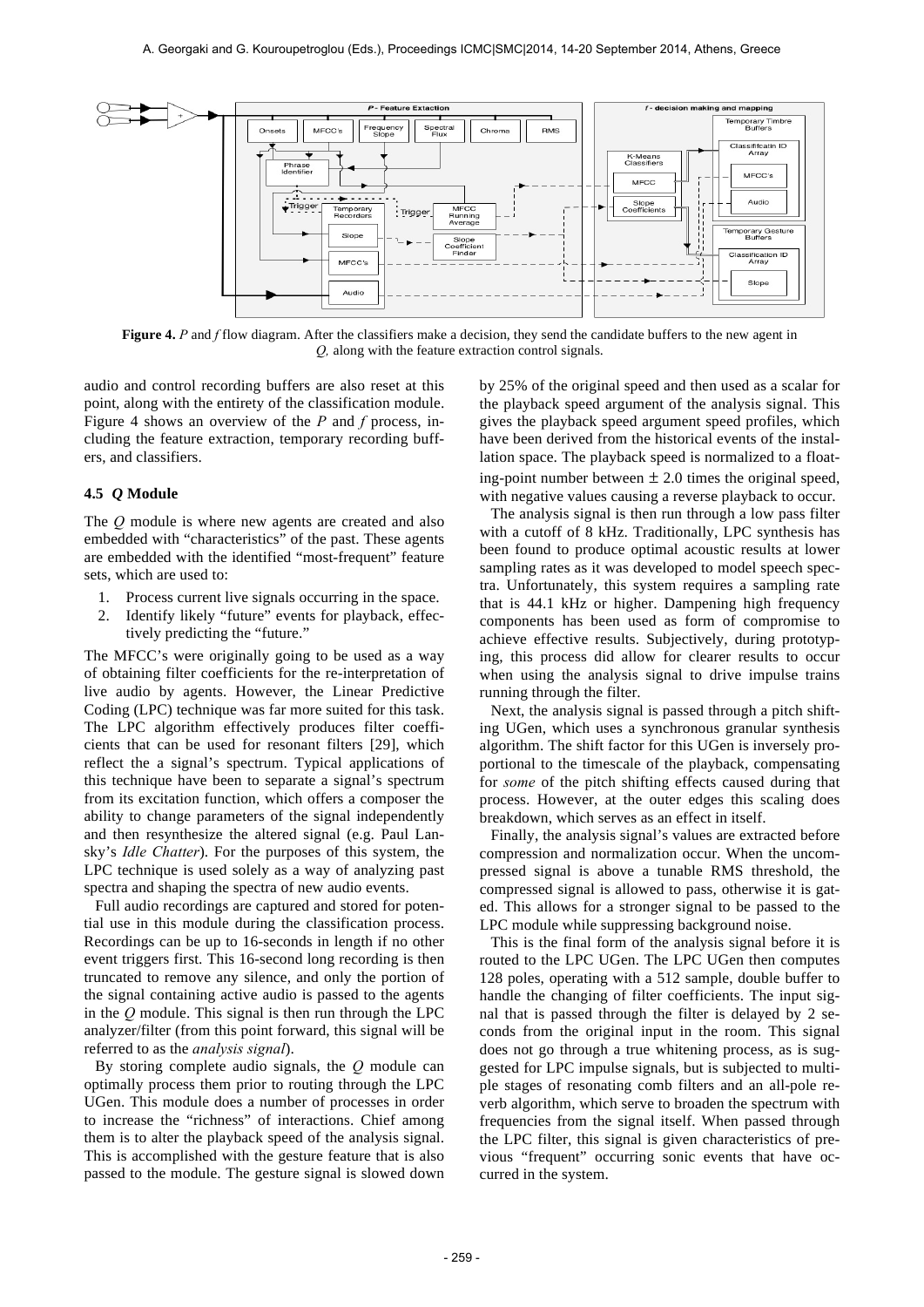In addition to the "re-shaping" of present material in the historical sounds of the past, this system also tries to predict the future through the examination of the present against the past. During the analysis and recording process, the time-stamped MFCC values are stored in a separate signal buffer at a granularity of 20ms. When the candidate timbre class is chosen, the classifier takes this 14 channel signal along with the audio signal. This signal is then passed to a function that transforms it into a KD-Tree [30], where timestamps serve as the identifier values for each node of the tree. This tree structure is then embedded during the creation of new agents in the *Q* module. The agent analyzes the 'present' signal, as it looks for nearest-neighbor matches with a tunable threshold of the current MFCC values in relation to the KD-Tree. If a match within a certain threshold is found, then the timestamp key is used to grab grains of sounds from the stored audio signal that are 20ms ahead of the timestamp. These grains are then played back through the system, where pitch, position and playback speed are a function of the distance between the two MFCC sets.

This interaction is particularly interesting, as it reliably matches current moments in the room to 'candidate' signals in the agent's tree. This 'playback' of what the system has decided is the future is usually also a close enough match as to confuse the participants' perception as to what sounds occurred from agents in the room, or were created from the system. This interaction also has a tendency to 're-trigger' itself, creating an interconnection between components, which ultimately adds to a sense of progression in the piece, as it creates rhythmic moments from grains of sounds that slowly fade away as the total composition changes.

In addition to the two main interactions that each agent is created with (transformation of the present and prediction of the future), they are also passed pointers to the internal control busses with the feature extraction signals from *P.* These signals include; a 12-tet chromagram that is sampled at every onset and is the average of the last identified phrase, spectral flux, and RMS. These are used as further control over the composed interactions in the *Q* module. Live control signals also allow the agents in *Q* to monitor sonic saturation of the space. When this occurs, the agents either die off, or take measures to reduce their sonic output to protect the balance of the ecosystem.

These processes described in this section are recreated in each agent for each new class chosen by the classifier. The number of candidates that can be playing at any one time is currently set to 4, but this is a user adjustable value. As new agents are created, old ones die out.

# **5. SUMMARY**

This work asks participants in the installation space to consider the impact and influence that moments in history can have on the present and future. The echoes of the past are always with us, and *Timbral Hauntings* works to exploit this idea by building a memory of these events and choosing the most frequently occurring ones to directly change the course of the future. In this case, hauntings of these memories are embedded in the 'nature' of agents as they are created in the system. The system is programmed



**Figure 5.** Possible floor plan for *Timbral Hauntings*

so that only a small group of agents can survive at any given time. This means that as new agents come into being, older ones die out. The contributed sonic events are what is left of them to haunt the system.

This piece is best suited in spaces that reinforce the notion that 'we are always with the past.' It is best if relics, mementos, and history can exist in the space of the system: affecting the sonic characteristics of the room, and reminding participants of the people and events that have come before them. Spaces that have their own unique sonic characteristics are also preferred. They impart their resonant frequencies, room nodes, and reverberant qualities into the composition itself. With the room as the interface, a strong interrelationship occurs between system, participants, and space. As can be seen in Figure 5, the piece is intended to offer room for participants to simply sit, ponder, and listen, as the music that emerges changes in response to the sonic events occurring in the space. Participants are also encouraged to influence the future of the system by contributing sonic energy to the space. They are free to use any of the instruments supplied around the room, or to make sound in anyway that they are inspired to. Regardless of what they do, their presence in the space effects the future, whether it is directly contributing sonic material, or simply existing in the space, allowing their mass to change the sonic characteristics of the room, and disturb potential nodes. This piece maintains strong relationships between the sonic events of the space; whether created from digital agents or external physical agents, the room itself, the past, and the present. All components rely on each other to create the final music that emerges during a performance of the ecosystemic composition and installation, *Timbral Hauntings*<sup>2</sup>.

#### **6. REFERENCES**

- [1] J. McCormack and O. Bown, "Life's What You Make: Niche Construction and Evolutionary Art," *Appl. Evol. Comput. EvoWorkshops 2009. Lect. Notes Comput. Sci. 5484*, pp. 528–537, 2009.
- [2] A. Di Scipio, "'Sound is the interface': from interactive to ecosystemic signal processing," *Organised Sound*, vol. 8, no. 03, pp. 269–277, Apr. 2003.

<u>.</u>

 $2$  Those wishing to view code or hear iterations of this work may visit: http://michaelmusick.com/tag/timbral-hauntings/